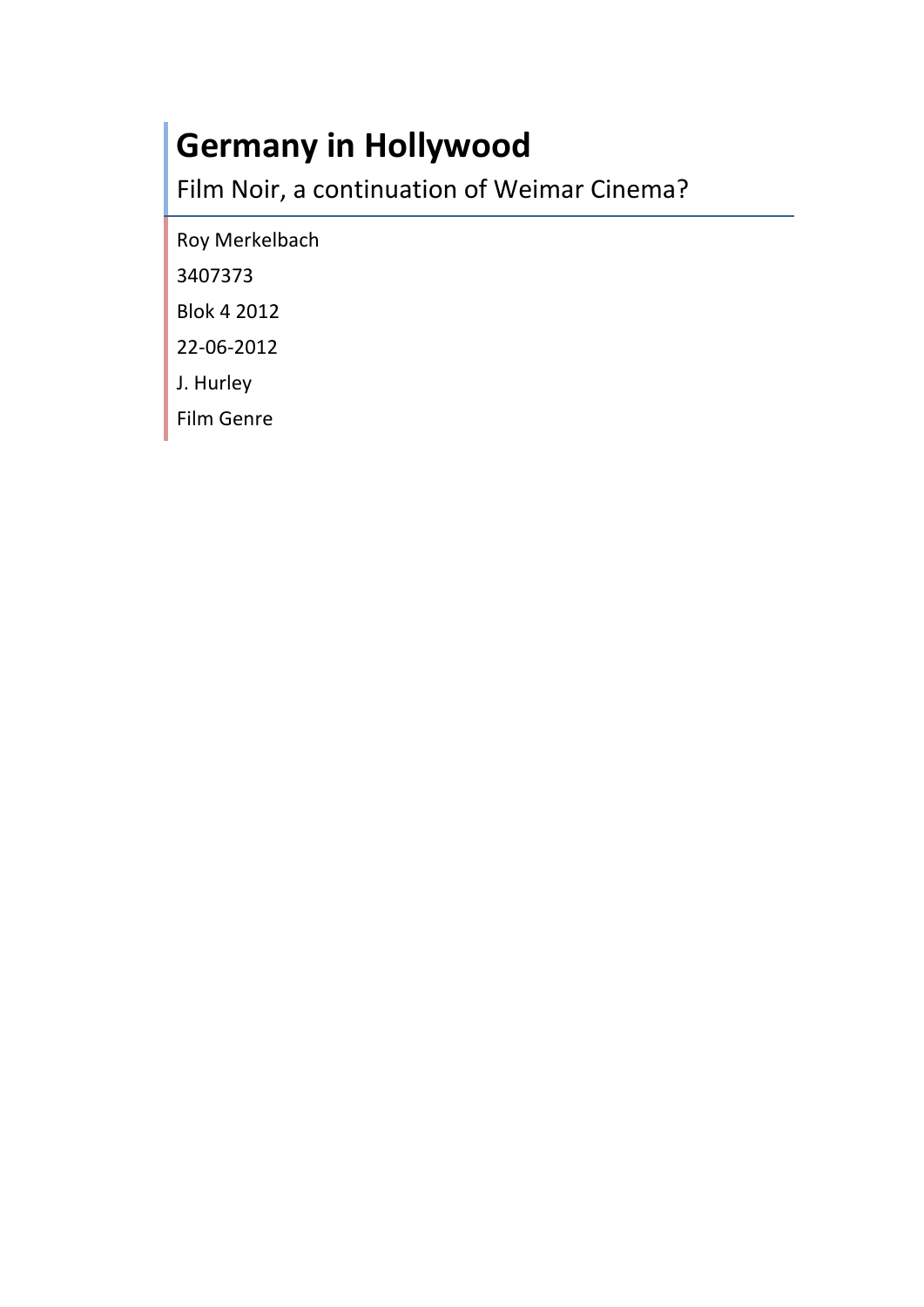## **Inhoudsopgave**

| INTRODUCTION                                 |               |
|----------------------------------------------|---------------|
| FROM WEIMAR TO FILM NOIR                     | $\mathcal{L}$ |
| FILM NOIR, A UNIQUE TYPE OF CINEMA?          | 4             |
| FASCINATION WITH FILM NOIR: THE FEMME FATALE | 10.           |
| CONCLUSION                                   | 11            |
| <b>BIBLIOGRAPHY</b>                          | 12            |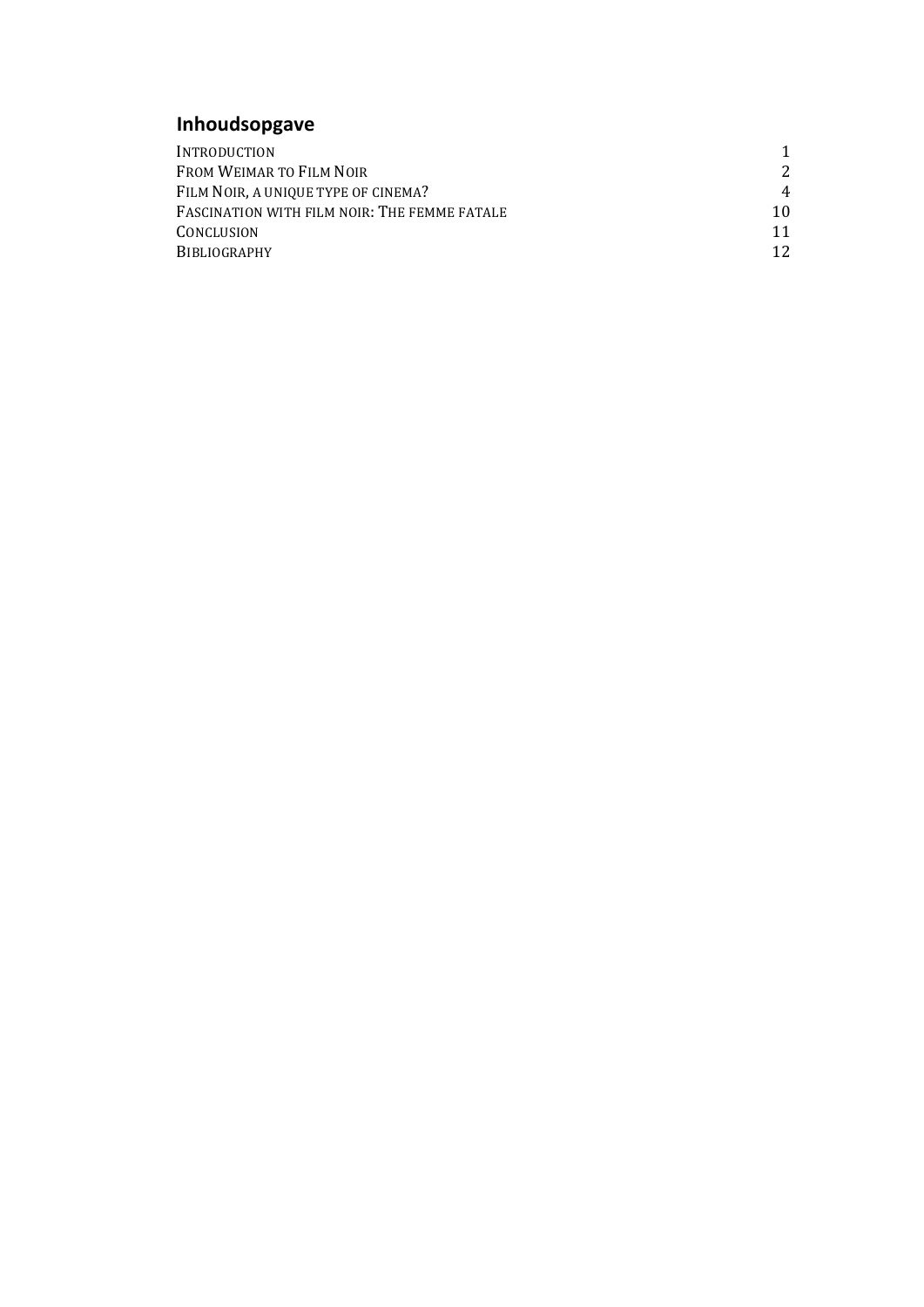#### **Introduction**

Technically film noir is not a genre, but a generic term for films that more or less have the same features. Films noir can have different genres, like thriller or drama. During my research I will treat film noir as a genre, but a critical note has to be addressed. Films from the film noir genre are Hollywood films that date from the 1940s. Weimar cinema can be seen as a predecessor of the film noir genre, that is what I am trying to find out in my research, is film noir simply a continuation of Weimar cinema and its features in a different period of film history? This is why I am going to compare these two 'genres' in a separate section, from Weimar to film noir.

In my opinion we cannot just assume that film noir is a continuity of Weimar cinema. This is why I will discuss the differences between the two. The notion of continuity will be a central point in this section. I include this issue in my research so we can see the differences and similarities between Weimar cinema and film noir. This is helpful to find an answer to my research question. This way I can see if there are more differences than similarities and what they mean for film noir as a continuation of Weimar cinema.

When the genre at itself has been made clear, film noir and the fascination with it is discussed. Film noir, a genre that has its origins at the early  $20<sup>th</sup>$  century may be seen as an experience, rather than just a genre. There is a certain fascination with film noir, also with film critics. This fascination with film noir might explain why it is still a heavily discussed subject by film scholars. I will discuss this fascination in association with the femme fatale, a common feature in film noir.

The genre at itself, the comparison with and the influence of Weimar cinema and film noir as an experience have been discussed so far. These aspects of the film noir genre will hopefully give more insights in what film noir actually is in contrast to Weimar cinema.

The structure of my research will be as addressed above. At first I will give an explanation of the film noir genre and add a critical note to the perception of film noir as a genre. This should make film noir more clearly to the reader. Then Weimar cinema and how it might be a predecessor of film noir is discussed. This gives an impression of how film noir has come into being. When the genre film noir is fully treated, my research will take a turn to the aspect of fascination. Critics and their fascination with film noir will be discussed. These different sections of my research will eventually lead to an answer to my question if film noir is simply a continuation of Weimar cinema and its features in an other period of time.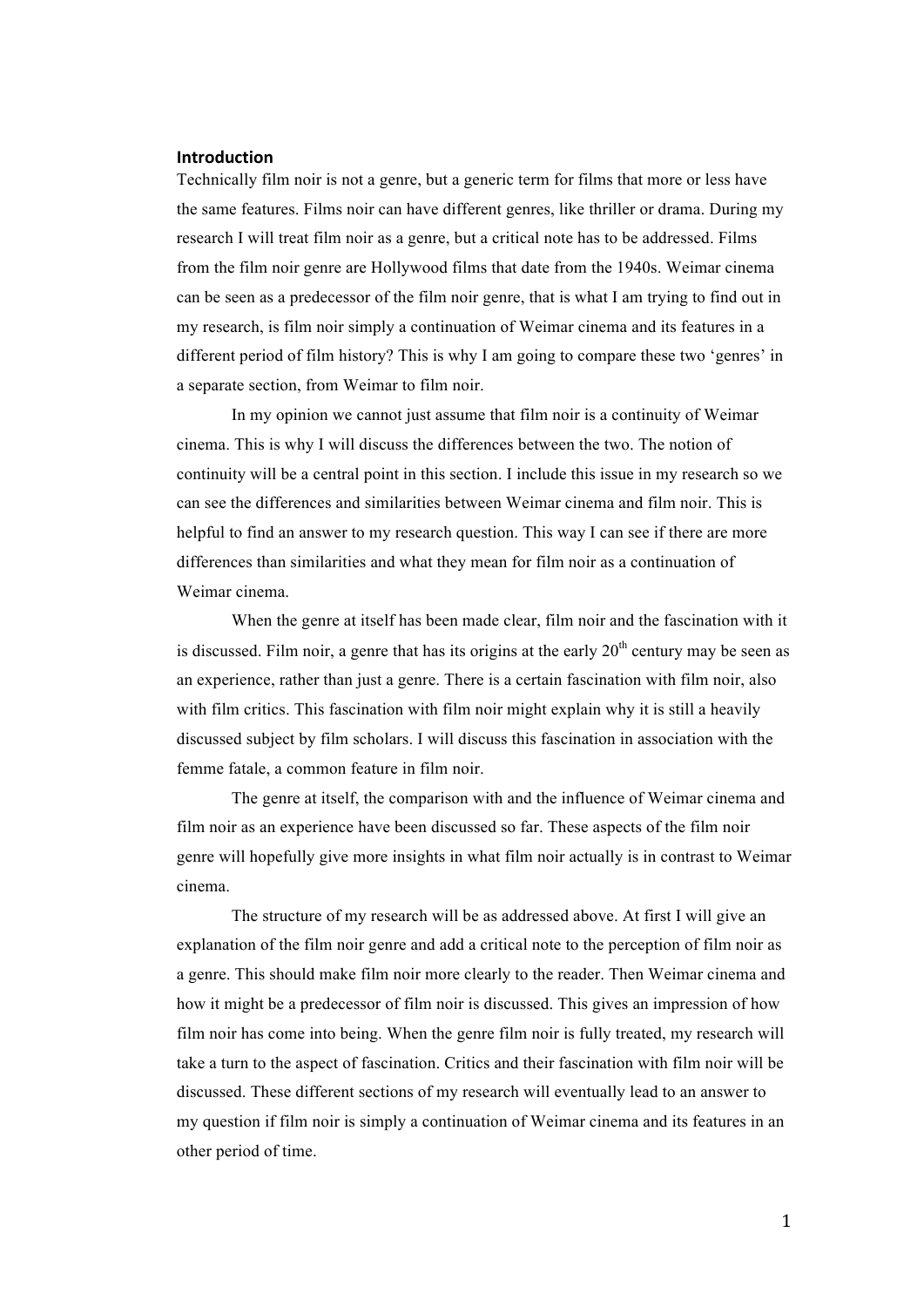#### **From Weimar to Film Noir**

The term film noir itself continues to be confusing and often contested.<sup>1</sup> That is why I have to describe how film noir came to be and how I will approach the term film noir in my research. My main concern is the connection between and the influence of Weimar cinema on film noir. With this chapter I hope to be able to find these aspects of Weimar in film noir. I am not going to give the whole history of film noir, but just what I found to be interesting for my research.

The term film noir was invented in France, not in America, which might be seen as strange, because film noir was most popular in the United States. Throughout the forties and fifties the period in which film noir was an insistent presence in American cinema, the term film noir was more or less unknown in America. The films were not labeled film noir. People chose them by a genre in which these films were categorized.<sup>2</sup> It was in 1946 when Nino Frank, a French critic used the term for the first time in print. He identified different films as black or dark films, film noirs. Although he used the term for the first time in print, Frank never claimed that he had invented the term.<sup>3</sup>

This use of the term by critics may be a reason for the problems with defining film noir as a genre. Film-makers did not use the term until it was well established as a feature of academic writing. Film noirs are not so much artifacts as it is a discourse, a loose, evolving system of arguments and readings, helping to shape commercial strategies and aesthetic ideologies.<sup>4</sup>

The sole justification for the existence of a genre is to make concrete and perceivable the configuration inherent in its ideal form. Film noir can be seen as identifiable by its look and iconography, but in other aspects film noirs can be different. So there might be no ideal form and thus no justification for the existence of a film noir genre. Although film noir is recognizable, there always seems to be a sense of ambiguity. Film noir is mostly recognized by its distinctiveness in stylistics. It transformed the conventions of the crime drama into those peculiar to film noir. It is a convergence of dramatic particulars like eroticism, violence, psychological ambivalence and unusual plots, these created the certain style that is film noir.<sup>5</sup>

Whether or not film noir is actually to be called a genre is still under discussion, but what is certain is that the term is applied to a number of films, mostly from the 1940's and 50's in Hollywood. The films that are called film noir were mostly popular in the

R. Barton Palmer, Perspectives on Film Noir (New York: G.K. Hall & Co, 1996), 3.

 $<sup>2</sup>$  Ibidem, 6.</sup>

 $3$  Ibidem, 5.

<sup>4</sup> James Naremore, "American Film Noir: The History of an Idea"*Film Quarterly* 49.2 (1995): 12- 28, 14.

<sup>&</sup>lt;sup>5</sup> Andrew Dickos, Street With No Name: A History of the Classic American Film Noir (Kentucky: University Press of Kentucky, 2002),1-5.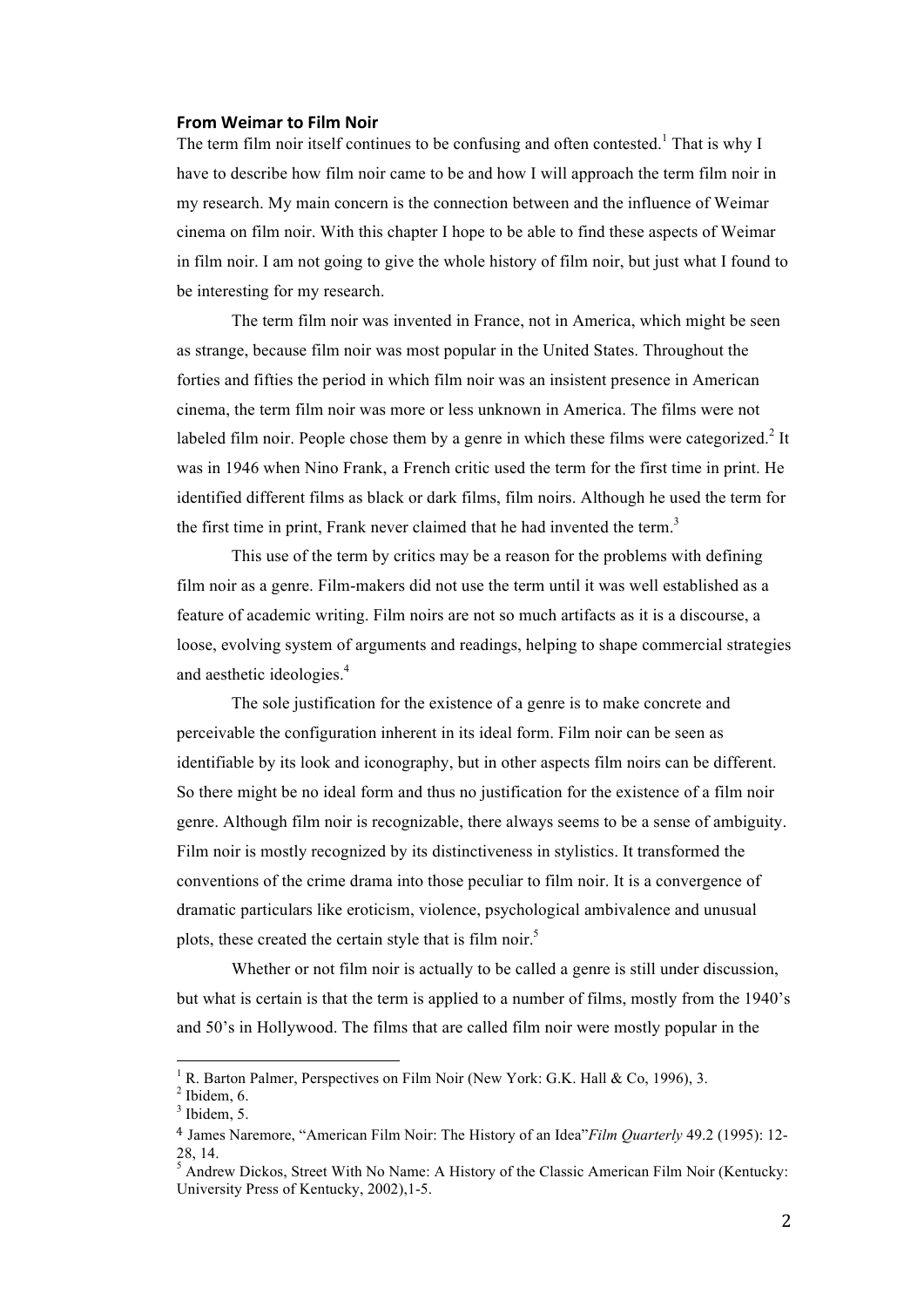middlebrow public of America. These films had a narrative, which were based on, and adaptations of detective and crime fiction. It is said that these narratives are representative of the uncertain social conditions in America after the Second World War. $6$  Film noir as a reaction to the situation after a world war can be associated with Weimar cinema, for Weimar cinema was a reaction to the situation in Germany after World War I. This might also be because directors out of the Weimar Republic escaped Germany at the beginning of World War II to America, like F. W. Murnau and Fritz Lang. Film noir used a modified and more refined chiaroscuro lighting to express the anxieties felt during wartime and postwar society. The fatalism from film noir derives from these anxieties and loss of self in the modern world. We can see a parallel with demoralized Germany twenty years earlier.

So, film noir films borrowed aspects of the German expressionism style. A style inspired by the innovative staging and lighting techniques of the producer and director Max Reinhardt and the artistic movement expressionism. Expressionism as a movement is the extreme expression of romanticism subsumed by the despairing and alienated anxiety of the soul longing for the ecstasy of spiritual knowledge. Expressionism offered more vital emotions and more dynamic powers of description were extolled, a creation from within, an intense subjectivity which had no reluctance in destroying the conventional picture of reality in order that the expression could be more powerful.<sup>7</sup>

This style contained dark visual style, which was perfect for the pessimistic nature of the film noir narratives. These more stylistic and dark films, which were called film noir, represented the dark side of life in post-war America.<sup>8</sup> In the German expressionist cinema, low-key lighting with the effective contrast of chiaroscuro to delineate shadows of people, buildings etcetera was a characteristic. Weimar directors created a stimmung, an aura of shimmer of mood resonating from the object that was filmed. It gave an emotional connection between subject and object, suspense, and helped define the emotional resonance of the city as an exciting place to both body and mind. It also created the umwelt, the unique and protective rays of light generating a recognition of objects and characters clustered in their discretely intimate environment, apart from the environment and fears, apart from what is 'out there'.<sup>9</sup>

In the exterior settings this type of lighting often showed distorted outsized shadows, menacing and paranoiac in the mind of the characters who, for example, are being hunted in the plot of the film. Buildings, lampposts and alleyways show the same distortion. The street became a metaphor for the urban drama. Some of these 'street films'

 $6$  Palmer, 4.

 $<sup>7</sup>$  Dickos, 12.</sup>

<sup>8</sup> Palmer, 5.

 $9^9$  Dickos, 9-10.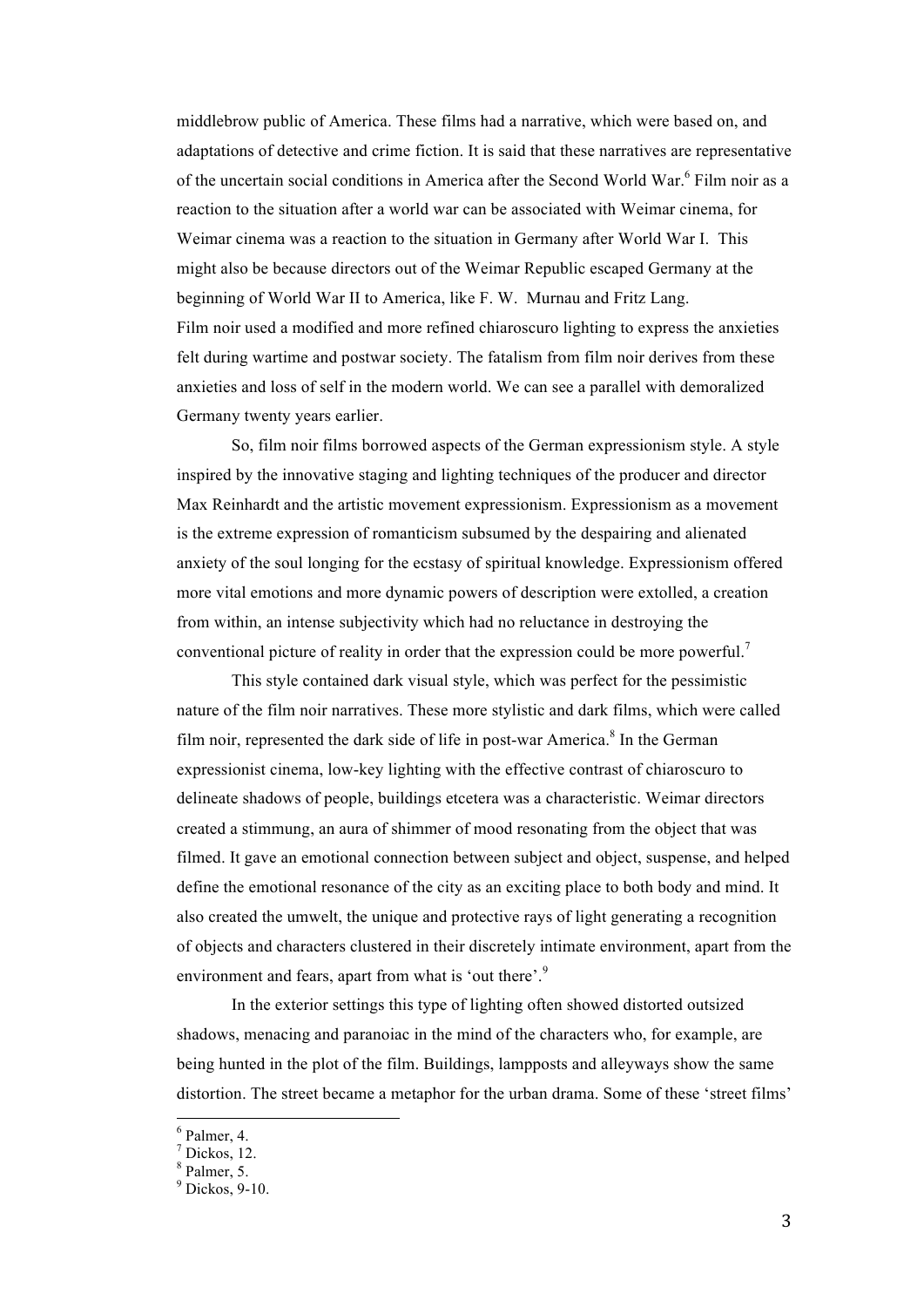represented the excitements and hardships experienced in the Weimar cities. The lighting in interior settings have the same distortions as the exterior, but in the interior setting we have a feeling more of entrapment than pursuit. So, this use of lighting in Weimar cinema is a particular to make us experience certain emotions as pursuit, menacing and paranoiac in exterior settings and entrapment in interior settings. Streets and cities were important for film noir as well, Weimar films echo in the noir cinematography by revealing the street, the neighborhood, and the city as the philosophical summation of their characters' existence. This is another connection between Weimar cinema and film noir. The transplantation of the Weimar streets to urban America twenty years later could be all that is needed to suggest a noir story.  $10$ 

When we describe film noir, it commonly invokes the stylization of painterly and theatrical expressionism. This stems from the émigré directors as I have mentioned above. These directors came from Weimar Germany to the USA and many of these participated in Weimar cinema. Obviously, they are associated with the chiaroscuro and melodrama of Weimar cinema, and this leads to the association of film noir with Weimar cinema. Weimar directors incorporated light and dark to express sensational and often irrational feelings that illustrated the context of German society after its defeat in World War  $L^{11}$ 

#### Film Noir, a unique type of cinema?

Recent scholarship has increasingly challenged the assumption that a uniquely German cinematic aesthetic can be discerned in film noir and that distinctive expressions of German cultural or national identity inflected the film cycle and its development during the 1940s. Weimar cinema as being the roots of film noir can be contested. One of the connections between the two were the émigré directors. However, these directors came to Hollywood on a different time. Ulmer, for example, arrived their in 1927, Lang in 1934 and Bernhardt in 1940. From 1927 till 1940 is a long time period in which the directors and their careers have evolved. Ulmer was longer in Hollywood and may have been influenced by American cinema, while other directors worked longer in European cinema. Also, the implication that Weimar cinema represented the feelings of German society during the Weimar Republic period and that these representations were taken over in film noir, only then the American society, may not hold. German directors, who came to Hollywood, came in a thirteen-year time period. There is no single common experience of the Weimar directors, because they left Germany at different times. This common

 $^{10}$  Ibidem, 5-10.<br> $^{11}$ Ibidem, 5,10.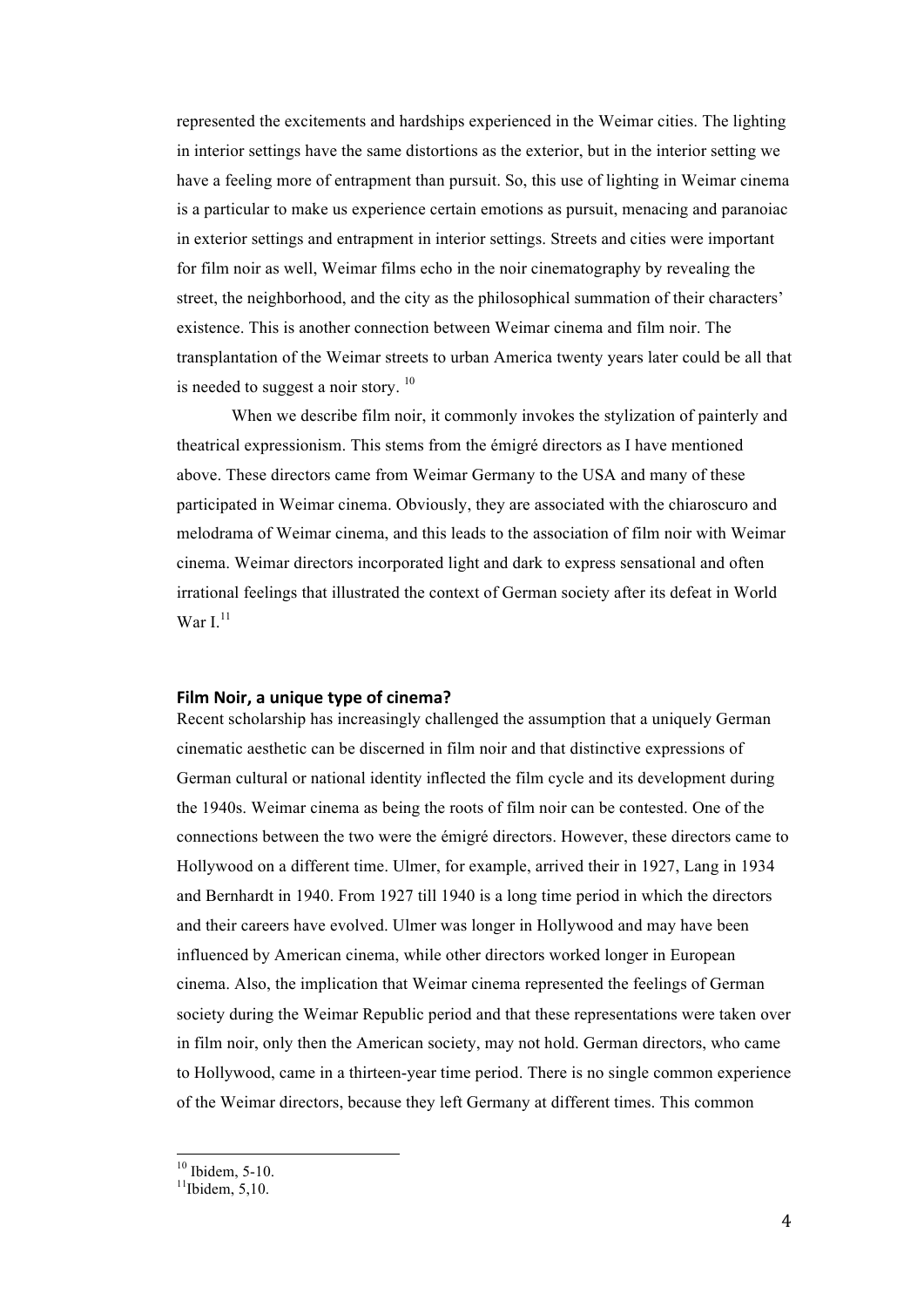experience cannot have been a reason for Weimar cinema to be seen as the roots of film noir. From the 62 directors who made film noirs during the 1940s only fifteen were German or Austro-Hungarian.<sup>12</sup>

Thomas Elseasser might give another explanation about the prominence of German directors in American cinema, and how they came to effect film noir:

"The prosaic answer, then, to the question about the prominence of German directors in the film noir cycle is that the Germans were film professionals, that they came from a mature, developed film industry, which is why they could adapt themselves so well to Hollywood, and could leave their mark on so many different genres, cycles, and modes, while none of this per se implicates their personal conviction, their desire for selfexpression, or indeed the questions of what typically German traits are conveyed in their films... Film noir would then be one of the splinters in the sometimes sharp-edged and sometimes soft-focused but always ironically broken wall of mirrors the émigré cinema put before its American public, confirming Germany's central place in the cinema's historical imaginary."<sup>13</sup>

Elsaesser states that film noir does not derive directly out of the émigré directors, but it is one of the effects the émigré directors had on American cinema and its audience. The émigré directors were professionals, just as in Hollywood, and could easily adapt to the Hollywood system. They were directors that could make well-received films in America as well, this does not mean that they wanted to show the American audience the expressionist cinema of the Weimar Republic. The Weimar film industry seems not to be too different from Hollywood. It also had divisions of labour and management practices, markets and exports, diversification of services and product differentiation, advertising and distribution an infrastructural investment in plant and new technologies, just like Hollywood. The similarities outweigh the differences, which made it easy to adapt for the émigré directors.<sup>14</sup>

Film noir challenged the conventions of Hollywood, much like Weimar cinema was unconventional in the time it came to be. Film noir used unorthodox narration, it

<sup>&</sup>lt;sup>12</sup> Edward Dimendberg, "Down these Seen Streets A Man Must Go: Siegfried Kracauer, 'Hollywood's Terror Films', and the Spatiality of Film Noir" *New German Critique* 89 (2003):

 $13$  Dimendberg, 115.

<sup>14</sup> Thomas Elsaesser, *Weimar Cinema and after: Germany's Historical Imaginary* (London: Routledge, 2000), 5.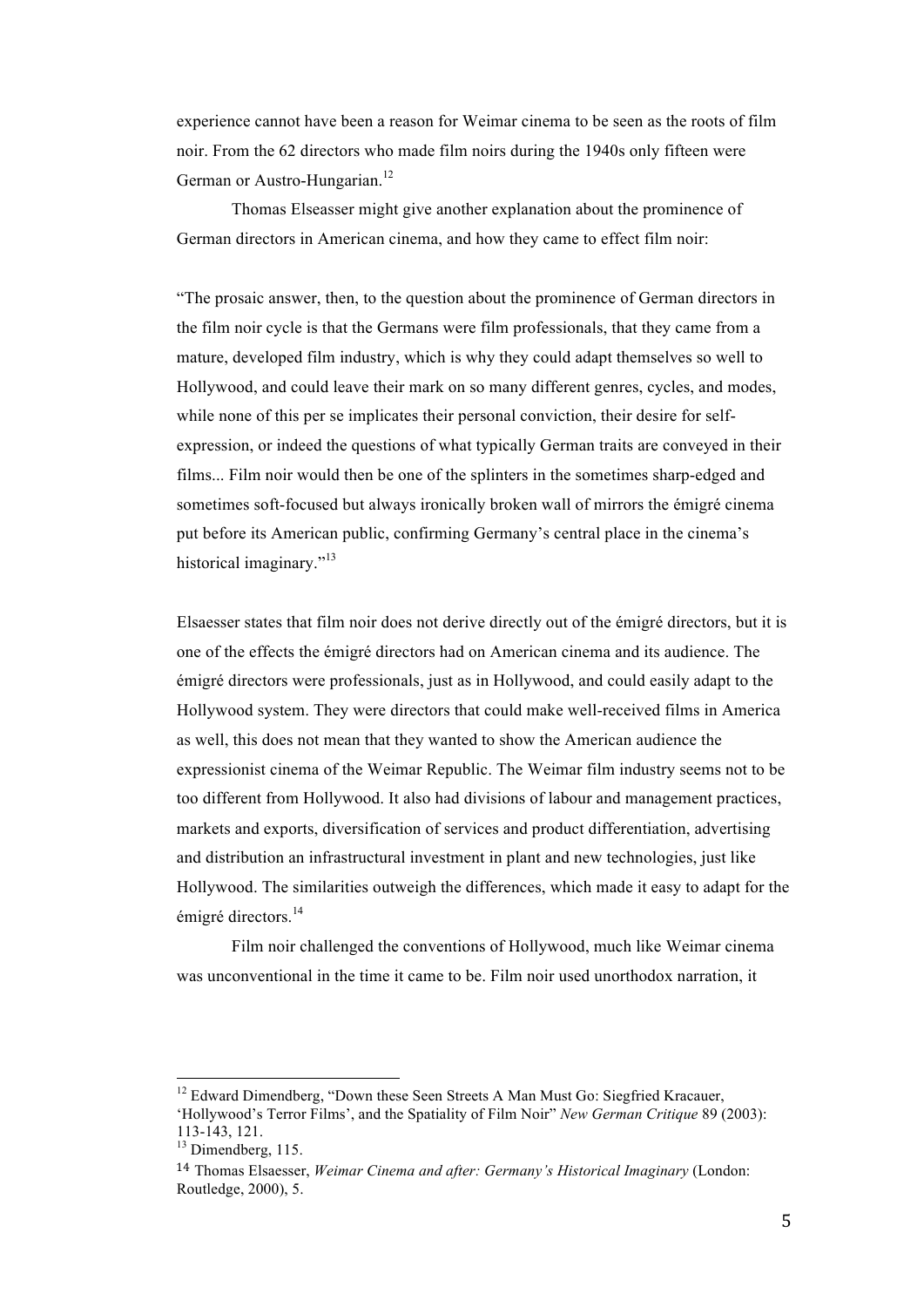resisted sentiment and censorship, it demonstrated the ambiguity of human motives and it made the commodity culture seem as a wasteland.<sup>15</sup>

The reason for the directors of the Weimar Republic does not have to be a political one. As other directors became successful with their export material and the films they made in Hollywood, others could just as easily have followed because of the success. Off course there were political reasons as well, mainly for the Jewish directors, but the aspect of success is another argument for directors to go to Hollywood. When we think of this, the continuation of Weimar cinema in film noir because of the émigré directors can be contested. They were popular and therefore went for success in Hollywood. The film industry is alike, this does not have to mean that film noir has its roots in Weimar cinema.<sup>16</sup>

So far I have discussed examples of film noir deriving from the expressionist cinema Weimar Germany. According to this, we might see that film noir is not derived from an expressionist style, Elsaesser states that Weimar cinema does not derive from it ass well: "The German cinema of the Weimar Republic is often, but wrongly identified with expressionism."<sup>17</sup> The most prominent films of this golden age of the silent cinema came from the studio UFA, the Universum Film Aktiengesellschaft. This was the one studio that was thought to be able to compete with Hollywood. According to Elseasser, this cinema takes its cue more from commerce and industry than art.<sup>18</sup>

For the émigré directors that do had to flee because of Nazism, came in a culture much similar to the one they had. In capitalism as well as Nazism, the commercial culture and the administered culture, the arts had been appropriated and pillaged in the form of a masquerade. The forms of entertainment were busy producing cunningly seductive simulacra of every style, every ideology, every pleasure or value, and treating these styles as commodities. This means that it was no big transition from the one culture to the other. According to Elsaesser, these Weimar exiles are credited with having found their most existential self-representation in a American film genre, held to be 'German' and 'Expressionist'. Film noir, a genre that is not one, and a style perhaps refuses and resists reference as cunningly as the great Weimar classics.<sup>19</sup>

In the use of lighting, which made expressionist and Weimar cinema so well known, there is, according to Marc Vernet, no characteristic reserved for Weimar cinema directors. These expressionist techniques were used in American films as early as 1910

<sup>&</sup>lt;sup>15</sup> Naremore, 24.<br><sup>16</sup> Elsaesser, 6.<br><sup>17</sup> Ibidem, 1.<br><sup>18</sup> Ibidem, 2.<br><sup>19</sup> Ibidem, 9.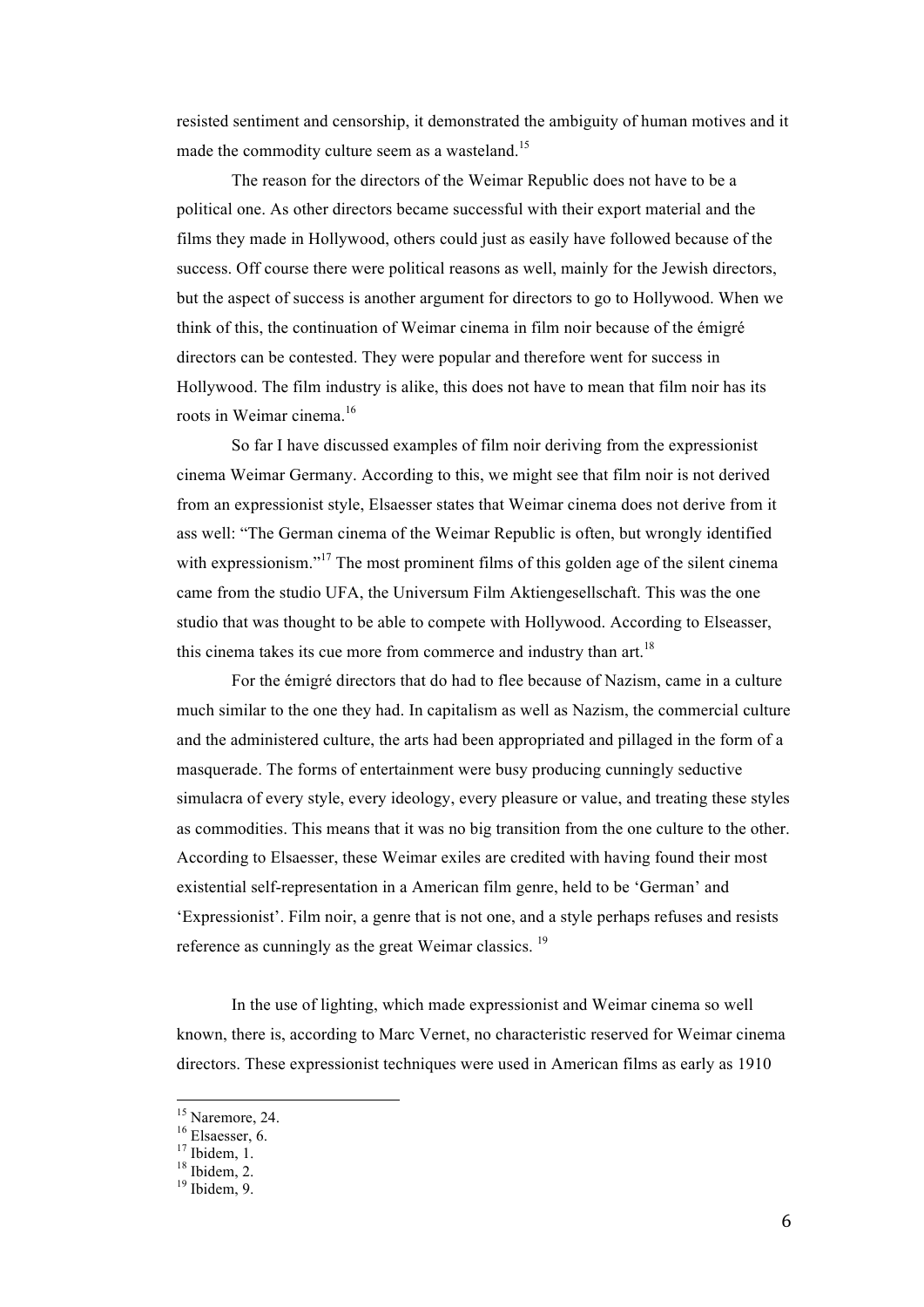and were developed independently from German cinema, since there were no émigré directors in America during this time. Thus, another argument against the notion that certain aspects of Weimar cinema were the roots of film noir. <sup>20</sup>

Besides the stylistics of film noir, film noir is more. It is not simply a certain plot or visual style achieved by camera angles and unusual lighting. It is also a way of looking at the world, life and human existence. The characters were seen as more or less immoral. Especially women, who are portrayed as being driven by the most reprehensible and deplorable vices. According to Cristopher Orr, film noir can be divided in different subgenres. These are the detective/thriller, or crime genre and the erotic crime genre. The erotic crime genre has as key feature the femme fatale. Here, the generic dominant is the causal relationship between desire and criminal activity.<sup>21</sup>

Sex is the weapon and yet, because the censor doesn't allow the filmmaker to accord sexual attraction its full importance, all the characters including the men, are portrayed as driven toward evil.<sup>22</sup> Because of all these dark elements in style and narrative, film noir, in all senses of the word, are seen as films of death.<sup>23</sup>

Film noir in the 1940s with the characteristic of the femme fatale in the narrative, were made before this time. Before the circumstances of the American society of WWII, the political turmoil and the alleged forced return of women to domesticity. With this I mean that women were a huge asset in wartime, for example working in factories, now had to return home, because the men were coming back for their jobs. Many critics believe that this postwar context has led to a certain representation of gender relations in film noir, the femme fatale. The femme fatale as one of the trademark features of film noir, was used as early as 1927, by Murnau in his film *Sunrise.* The narrative feature of film noir, the femme fatale does not, in this way, have to define film noir.<sup>24</sup>

All the components of noir style are designed to disorient the spectator. It moves away from the conventions of the cinema. At the cinema, the public has become accustomed to certain conventions like logical actions, an evident distinction between good and evil, well defined characters with clear motives and scenes that are more spectacular than brutal. Film noir reverses the conventional norms, and thus creating a specific tension which results from the disruption of the conventional order.<sup>25</sup>

These arguments do not simply reject the idea of Weimar cinema as the predecessor of film noir. But it does give some problems regarding the time period in

<sup>&</sup>lt;sup>20</sup> Palmer, 115.<br><sup>21</sup>Cristpher Orr, "Genre Theory in the Context of Noir and Post-Noir Film"*Film Criticism* 22.1 (1997): 21-38, 22.

<sup>&</sup>lt;sup>22</sup> Palmer, 7.<br><sup>23</sup> Palmer, 59.<br><sup>24</sup> Dimendberg, 116.<br><sup>25</sup> Naremore, 19.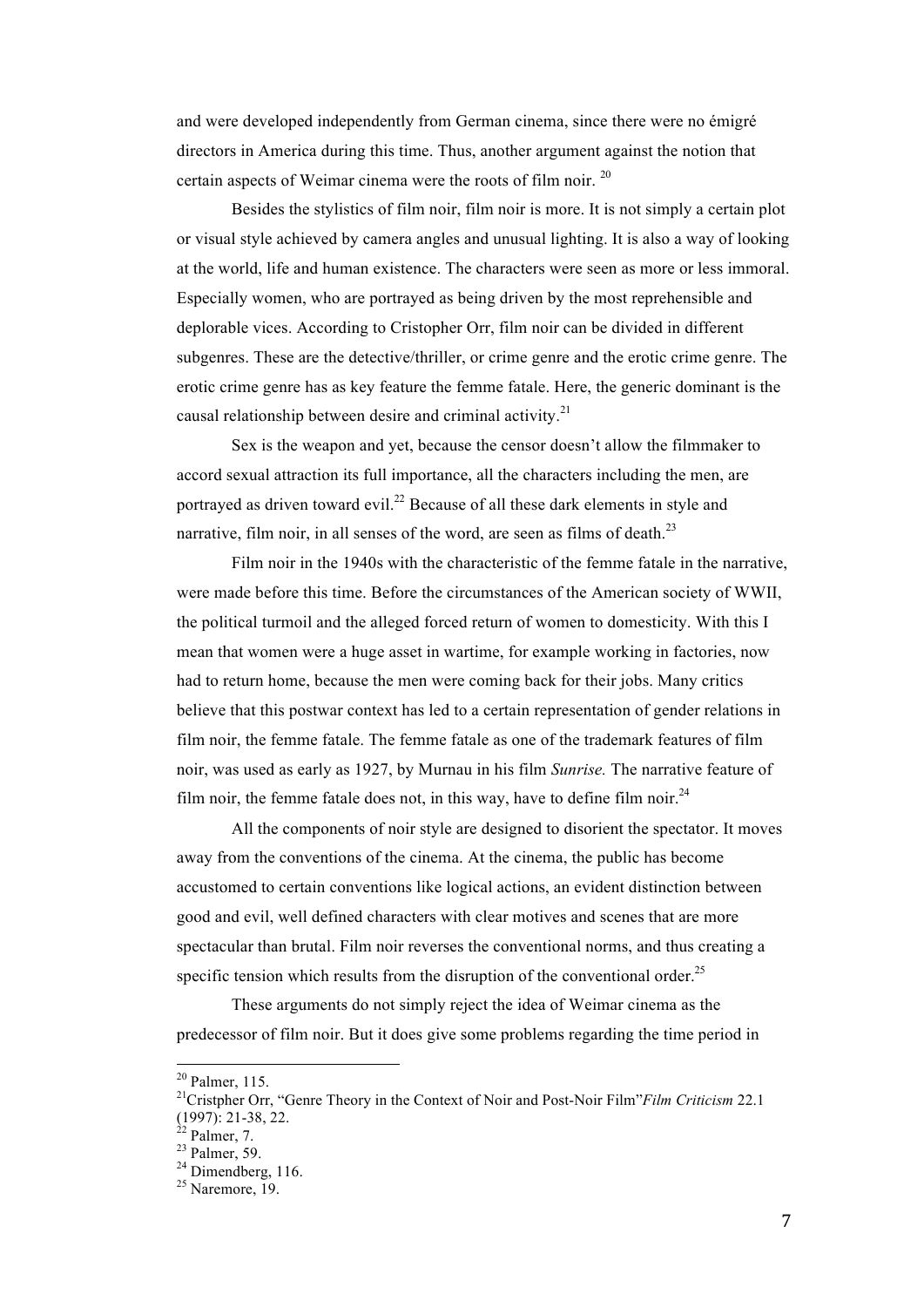which the key features of Weimar cinema were seen to be the roots of film noir. Film noir's Golden Age was in the 1940s and 1950s but features were seen much earlier than this time period. It seems here, that a certain decade to explain the Americanization of German directors is not needed to explain the traits of Weimar cinema in film noirs of the 1940s and 1950s.<sup>26</sup>

A continuity from Weimar cinema to film noir is not what determines the film noir. Considering the fact given above, the number of émigré directors and such, indicate that there were encounters between the two types of cinema well before the Golden Age of film noir. So, instead of arguing for a continuity or discontinuity between the two, we might see them as parallel representations of urban modernity. In this way, the origin is less important.<sup>27</sup>

Both Weimar cinema and film noir emphasize space, metropolitan space albeit in different ways. Although they both treat the metropolitan space, as I have mentioned above (the urban spaces which are an important part in both types of cinema), each of these two types of cinema treat it differently. Both have different historical and cultural dynamics with their own characteristic spatialities. The dark alleys and deserted streets we see in Weimar cinema have other social and historical referents than film noir.

The film critic Siegfried Kracauer wrote a book about Weimar cinema, *From Caligari to Hitler* in 1947, and an essay about film noir as well, *Hollywood's Terror Films: Do They Refelect an American State of Mind?* in 1946. In his essay, the term film noir is not mentioned, but he does treat many of the same films and its traits, which are associated with, film noir. What he calls terror films, can be seen as film noirs. His essay proposes a fruitful alternative narrative of the film noir cycle's relation to Weimar cinema. He also states that the two periods in film history are not connected through the continuity of film personnel. $^{28}$ 

He does see a similarity between the shots of street life in Weimar cinema and what he calls, terror films. He thinks that they both emphasize the psychic destabilization and representation of threatening urban spaces during cultural crisis accompanying postwar demobilization. This is what unites the two cinemas. The Hollywood terror films are not remakes of the expressionist Weimar cinema, but they have a similar structure.<sup>29</sup>

He also explains the violence and paranoia in these films. Violence and paranoia were associated with the war, but became emblematic for the social pressure in postwar society. Just as Weimar cinema emerged alongside the social dislocations and traumas following the military defeat of WWI, political unrest, the cultural modalities of Fordism,

<sup>&</sup>lt;sup>26</sup> Dimendberg, 117.<br><sup>27</sup> Ibidem, 122.<br><sup>28</sup> Ibidem, 126.<br><sup>29</sup> Ibidem, 126-127.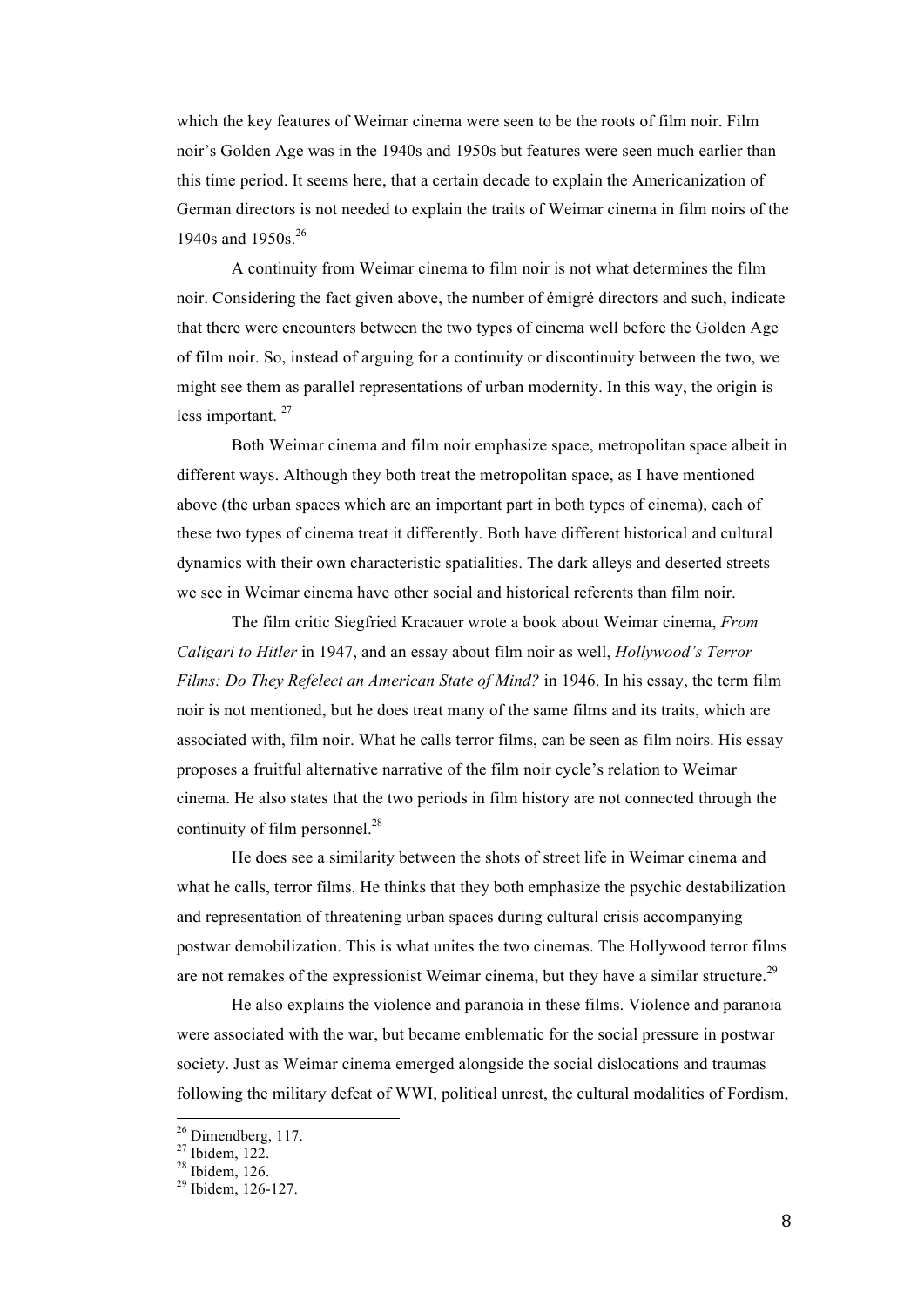and rapid postwar urbanization, Kracauer claims that the Hollywood terror film dealt with the effects of WWII and the Holocaust, as well as the ongoing political between a society rooted in democracy and one rooted in totalitarianism. Both cinemas respond to the experience of sustained military conflict.<sup>30</sup>

In this way, terror films do not reiterate Weimar cinema and Weimar cinema is not a predecessor of film noir. There are formal features of the same traits that are altered and repeated throughout history. These traits can be an ideal description of the spatiality that is manifested in both periods of film history. The representation of the metropolis and streets serve as signifiers for the transmission and representation of cultural anxiety.

Kracauer sees a relationship between cinema, urban space, and the psychic and cultural mood of society. The films he discusses in his essay about terror films, all represent urban spaces, which are identified with violence. These urban spaces, especially the street, are used to express the inner thoughts, memories, desires and anxieties. This is a common trait in Weimar cinema as well as film noir. Each cinema seeks to bind and master cultural anxiety through representations of spatiality

If Weimar cinema and film noir evoke one another, they do so through their shared evocation of urban spaces that maintain a certain psychic primacy in the production of anxiety. The characters at odds with their environment are allegories for the experience of exile and occupation because of the war. The parallel features of both types of cinema do not mean that one generates the former, and so, there is no common origin or goal.<sup>31</sup> If the terror films of Weimar cinema and American film noir comprise historically parallel formal sequences, this is less because of their visual and iconographic similarities than a parallel historical imperative. The urban spaces in both cinemas can be similar, but one can never step into the same street twice.<sup>32</sup>

Film noir is a problematic category. Film noir is not a genre but rather a body of films from a specific culture and historical period that can be divided among several related but distinct genres.<sup>33</sup> This notion can be related to what Kracauer has proposed. Film noir is not the continuity of Weimar cinema but the idea that it can be divided into several genres, explains why they might have similar traits. In a text-based approach, the thing that distinguishes film noir from other genres is the vulnerable and alienated male protagonist embroiled in a dangerous criminal world. Again, the aspect of violence is clearly present in this approach to film noir.

<sup>&</sup>lt;sup>30</sup> Ibidem, 127 – 132.<br><sup>31</sup> Ibidem, 133.<br><sup>32</sup> Ibidem, 143.<br><sup>33</sup> Orr, 22-23.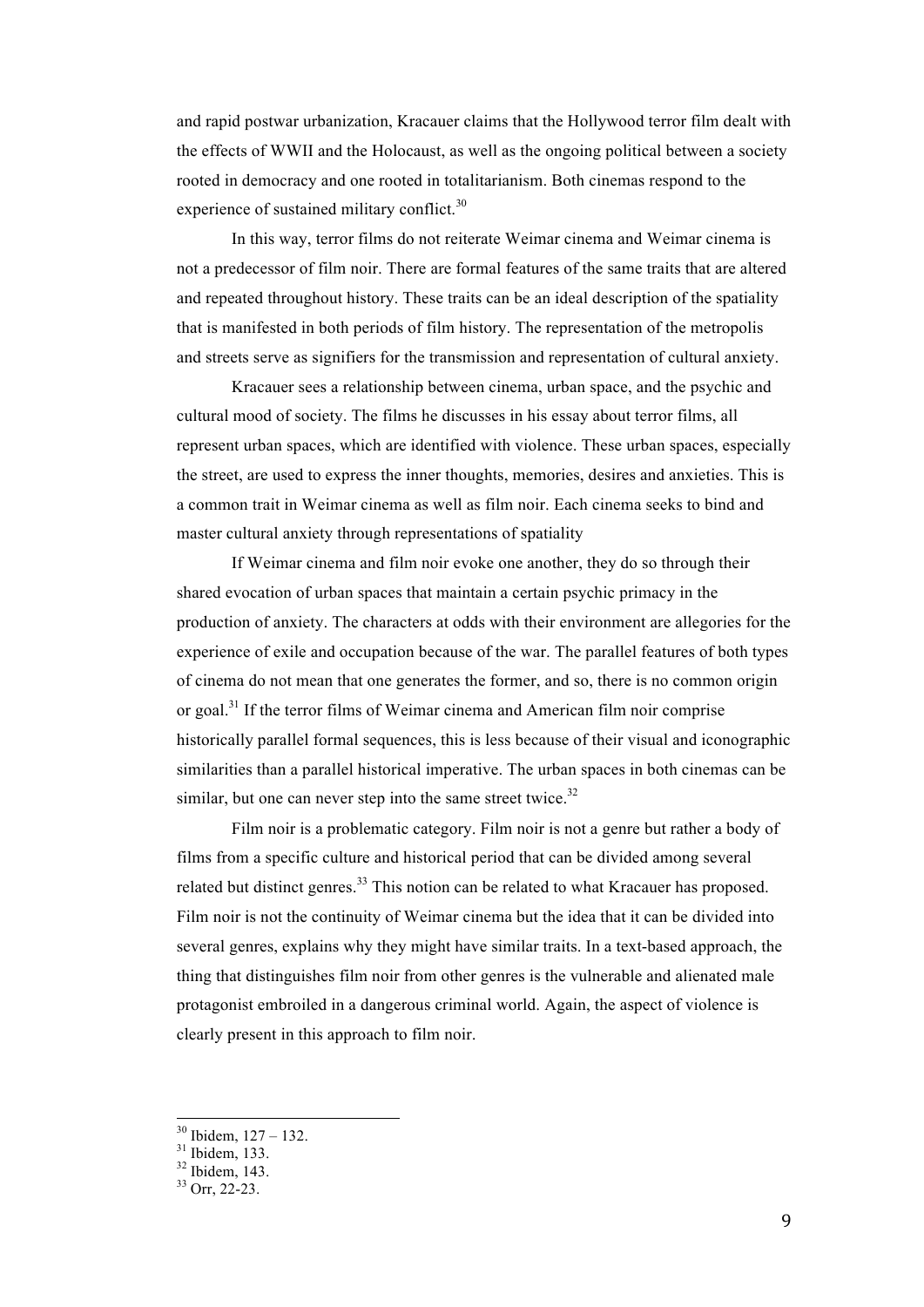#### **Fascination with film noir: The femme fatale**

Film critics have one thing in common when they discuss film noir, that it is fascinating. Film noir is a conceptual back hole; it is a critical and cultural fantasy. What I will discuss here is the certain gaze of the 'other', the mythic spectator from the 1940s. If we accept that film noir itself is a fantasy, we are also able to identify the precise status and appeal of those films that foreground fascination. "When fascination is involved in cultural and political theory, it is most often disparaged as a state of illusion and passivity, characterized by the loss or suspension of the critical faculties", this quote of Ackbar Abbas shows how the theory of fascination is applied within film theory.<sup>34</sup> I incorporate the fascination with film noir and one of its main features, the femme fatale, in my research, because it gives a clearer view of the typical film noir.

Fascination names an obscure attraction, an experience we can capture only in the process of being captivated. Noir pursues knowledge that lies behind the truth of the visible and beyond narrative telling. This means that we can find the fascination with film noir in its process. Not by what we see, because it lies behind what we see and experience. And, because we are captivated by what we see, we might not see this underlying truth.<sup>35</sup>

Film noir in this way, is seen as a cinema of anxious fixations, it is a symptomatic disturbance of classical Hollywood's American narrative. It has recurrent visual, narrative, plot, and character motifs. It forms a nightmare that comes back both within individual films and keeps coming back across dozens of them. A lot of films have the same features, so that it feels as if we are watching the same thing all over again. All these films have a traumatic sub-feeling of some kind that cannot be named, but causes this feeling of repetition because it is in most films noir. What causes this feeling are, again, the effects of WWII. These effects then created sexual and social anxieties in postwar America, which embodied the primary locus of film noir, the femme fatale.<sup>36</sup>

The femme fatale functions as a screen within noir cinema, as both herself and the bearer of a projected image. Thus, the noir negotiates between two versions of fascination: the inherent property of a certain object, eliciting the gaze, or as relational and fantasmatic, projected by certain subjects. In film noir it is always one man who is fascinated by a woman, which will be fatal for him. The femme fatale embodies a type of cinematic experience, a certain relation to the image.

 <sup>34</sup> Oliver Harris, "Film Noir Fascination: Outside History, but Historically So"*Cinema Journal* 43.1 (2003): 3-21, 1-5.<br><sup>35</sup> Ibidem, 6-7.<br><sup>36</sup> Ibidem, 7-8.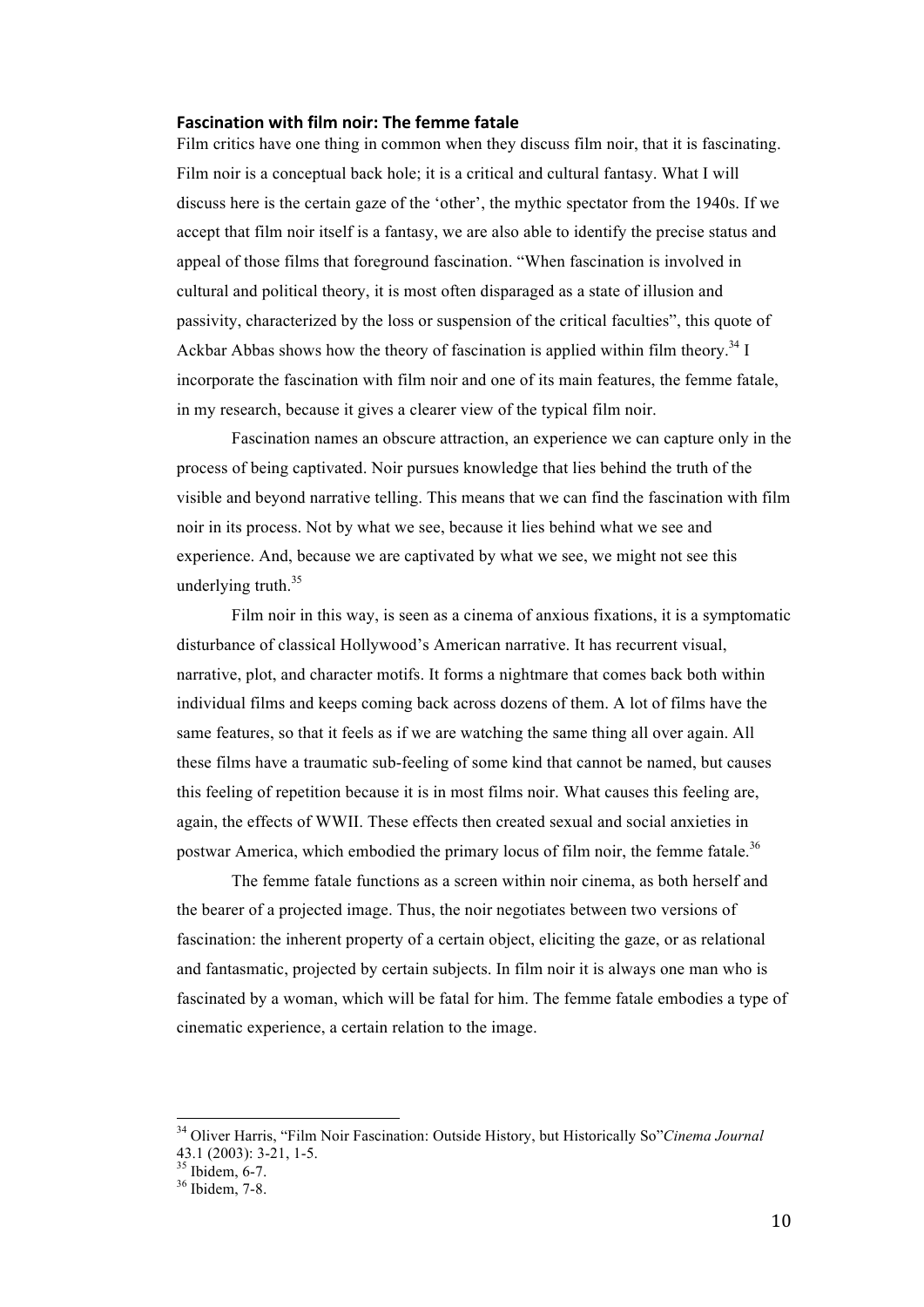#### **Conclusion**

Is film noir a continuation of Weimar cinema? This is the question I asked at the beginning of my research. First I discussed the aspects that might explain that it is. Some examples are the anxieties they both represent after a certain period in history, the stylistics such as use of lighting and émigré directors. This chapter was mainly focused on the art movement called expressionism, with which Weimar cinema was highly connoted and its connection to film noir.

In the second chapter I tried to give examples of the opposite, that film noir is no continuation of Weimar cinema, but a unique type of cinema. Here I contested the notion of the émigré directors and that it would be an example of a continuation, the stylistics, spaces and the narrative.

The third chapter is about the gaze and the femme fatale of film noir. I discussed this, because in my opinion these are some of the key aspects of the uniqueness of film noir. It might have helped explain why film noir is not a continuation of Weimar cinema.

In the end, I think that the question I asked will be a question that can be asked much more often. There is something to say for both the possible answers to this question. There are similarities, but differences as well between the two cinemas of film noir and Weimar. I believe this is to be found in all film genres, that there are always similarities and differences. In my opinion, film noir has enough traits of its own and are typical for its genre. If I had to give a yes or no answer to my question, I would say no.